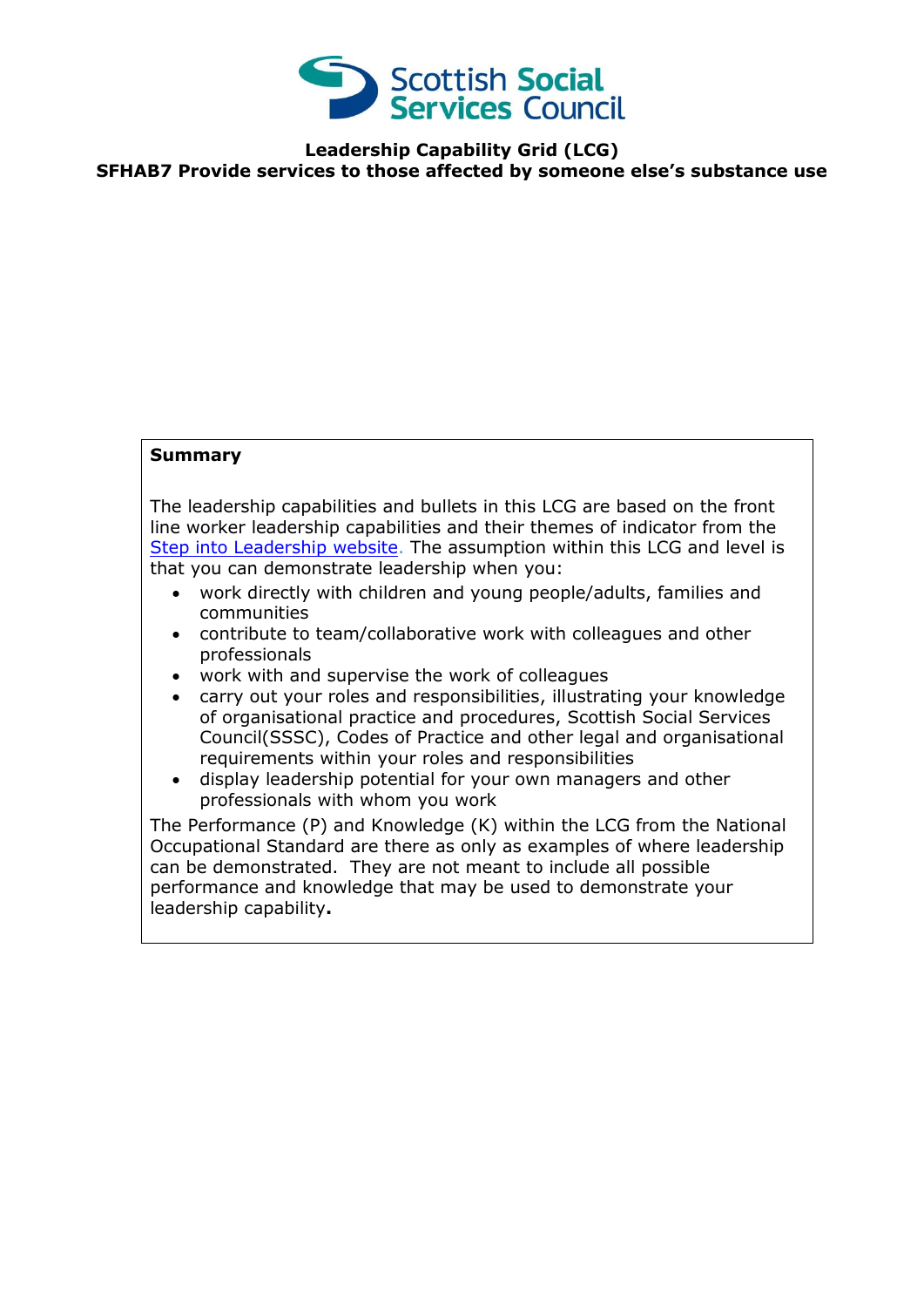

## **Leadership Capability Grid (LCG) SFHAB7 Provide services to those affected by someone else's substance use**

| Leadership<br>capabilities         | When supporting individuals affected by someone else's substance<br>use you can demonstrate leadership capabilities by:                                                                                                                                                                                                                                                                                                                                                                                                                  |
|------------------------------------|------------------------------------------------------------------------------------------------------------------------------------------------------------------------------------------------------------------------------------------------------------------------------------------------------------------------------------------------------------------------------------------------------------------------------------------------------------------------------------------------------------------------------------------|
| <b>Vision</b>                      | Providing a vision for those with whom you work and your organisation<br>when you:                                                                                                                                                                                                                                                                                                                                                                                                                                                       |
|                                    | • See how best to make a difference when working with individuals (P1-<br>4,6-9,1216,19-24; K1-5,7-9,15-16,25-35)<br>Communicate and promote ownership of the vision when working with<br>individuals (P1-4,6,16, 19-24; K1-5,7-9,15-16,25-35), and recording<br>and reporting (P24; $K1,4$ )<br>• Promote social service values (P1-3,6,9,10,18,19; K1-5,7-9,15-16,25-<br>35), and working with others ( $P7,14,25$ : K25- 6,17-19) and recording<br>and reporting $(P24; K1 4)$<br>• See the bigger picture (All $P$ ; K1-7,23, 33,35) |
| Self-<br>leadership                | Displaying self-leadership when you:<br>• Demonstrate and adapt leadership when helping individuals using                                                                                                                                                                                                                                                                                                                                                                                                                                |
|                                    | substances (All P; K1-5, 7-9, 15-19, 25-35)                                                                                                                                                                                                                                                                                                                                                                                                                                                                                              |
|                                    | Take intelligent risks when helping individuals address their substance<br>$\bullet$<br>use through an action plan (P1-3,6,18-20,22,24; K1-5,7-9,15-16,25-                                                                                                                                                                                                                                                                                                                                                                               |
|                                    | 35;                                                                                                                                                                                                                                                                                                                                                                                                                                                                                                                                      |
|                                    | Demonstrate and promote resilience (All $P$ ; K1-5,7-9,15-19,25-35)                                                                                                                                                                                                                                                                                                                                                                                                                                                                      |
| <b>Motivating</b><br>and inspiring | Motivating and inspiring others when you:<br>• Recognise and value the contribution of others (P8,14,23,25; K1-5,7-                                                                                                                                                                                                                                                                                                                                                                                                                      |
|                                    | $9,15-16,25-35)$                                                                                                                                                                                                                                                                                                                                                                                                                                                                                                                         |
|                                    | • Support the creation of a learning and performance culture (All P; K1-<br>$5,7-9,15-16,25-35)$                                                                                                                                                                                                                                                                                                                                                                                                                                         |
| <b>Empowering</b>                  | Empowering people when you:                                                                                                                                                                                                                                                                                                                                                                                                                                                                                                              |
|                                    | • Enable leadership at all levels (P1-3,6,18-24; K1-5,7-9,15-16,25-35)<br>• Support the creation of a knowledge and management (All P; K1-5, 7-<br>$9,15-16,25-35)$                                                                                                                                                                                                                                                                                                                                                                      |
|                                    | • Promote professional autonomy (P1-3,6,9-12,18-23,26; K1-5,7-9,15-<br>$16, 25 - 35)$                                                                                                                                                                                                                                                                                                                                                                                                                                                    |
|                                    | Involve people in development and improvement (P6,7,26; K1-5,7-<br>$9,15-16,25-35)$                                                                                                                                                                                                                                                                                                                                                                                                                                                      |
| <b>Collaborating</b>               | Collaborating and influencing when you:                                                                                                                                                                                                                                                                                                                                                                                                                                                                                                  |
| and<br>influencing                 | • Promote partnership working (P7,14,23,25; K1-5,7-9,15-16,25-35)<br>• Influence people (P3-6,12,16,18-22,24; K1-5,7-9,15-16,25-35)                                                                                                                                                                                                                                                                                                                                                                                                      |
|                                    | • Understand and value the perspectives of others (P1-7,9,12,14,16,18-<br>22,26; K1-5,7-9,15-16,25-35)                                                                                                                                                                                                                                                                                                                                                                                                                                   |
| <b>Creativity</b>                  | Using creativity and innovations in your work when you:                                                                                                                                                                                                                                                                                                                                                                                                                                                                                  |
| and<br>innovation                  | See opportunities to do things differently (P1-4,6,7,18-24,26; K1-5,7-                                                                                                                                                                                                                                                                                                                                                                                                                                                                   |
|                                    | $9,15-16,25-35)$<br>Promote creativity and innovation (P18-21,26; K1-5,7-9,15-16,25-35)<br>$\bullet$<br>Support and manage change (P18-22,24; K1-5,7-9,15-16,25-35)<br>$\bullet$                                                                                                                                                                                                                                                                                                                                                         |